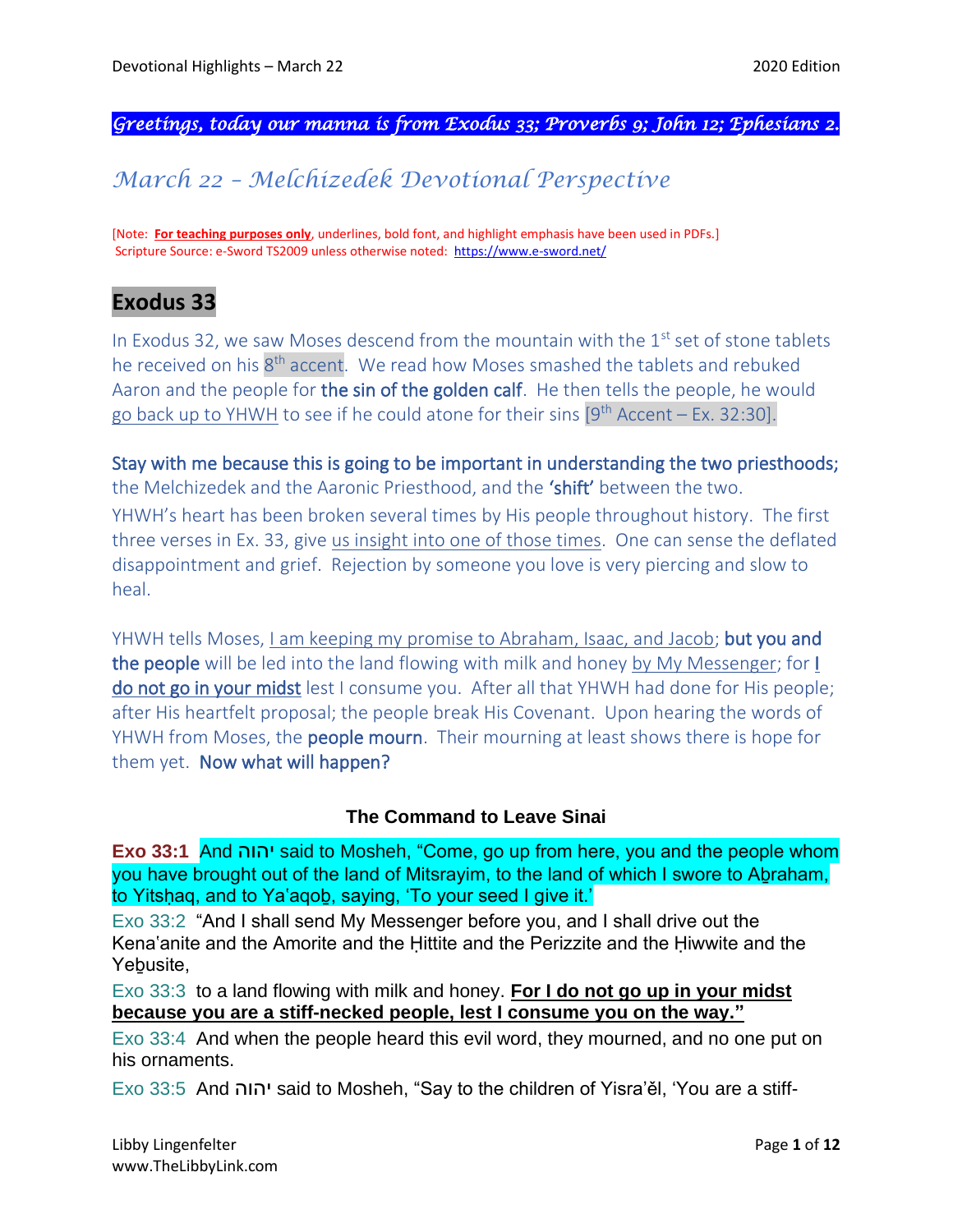necked people. Should I go up in your midst for one moment I shall consume you. And now, take off your ornaments, and I shall know what to do to you.' "

Exo 33:6 So the children of Yisra'ěl took off their ornaments at Mount Ḥorěḇ.

#### **The Tent of Meeting**

Exo 33:7 And Mosheh took his tent and pitched it outside the camp, far from the camp, and called it the Tent of Appointment. And it came to be that everyone who sought יהוה went out to the Tent of Appointment which was outside the camp.

Exo 33:8 And it came to be, whenever Mosheh went out to the Tent, that all the people rose, and each man stood at his tent door and watched Mosheh until he entered the Tent.

Exo 33:9 And it came to be, when Mosheh entered the Tent, that the column of cloud descended and stood at the door of the Tent, and He spoke with Mosheh.

Exo 33:10 And all the people saw the column of cloud standing at the Tent door, and all the people rose and bowed themselves, each one at the door of his tent.

Exo 33:11 Thus יהוה spoke to Mosheh face to face, as a man speaks to his friend. And he would return to the camp, but his servant Yehoshua son of Nun, a young man, did not leave the Tent.

#### **Moses' Intercession**

Exo 33:12 And Mosheh said to יהוה," See, You are saying to me, 'Bring up this people.' But You have not made known to me whom You would send with me, though You have said, 'I know you by name, and you have also found favour in My eyes.'

Exo 33:13 "And now, please, if I have found favour in Your eyes, please show me Your way, and let me know You, so that I find favour in Your eyes. And consider that this nation is Your people."

Exo 33:14 And He said, "My Presence does go, and I shall give you rest."

Exo 33:15 And he said to Him, "If Your Presence is not going, do not lead us up from here.

Exo 33:16 "For how then shall it be known that I have found favour in Your eyes, I and Your people, except You go with us? Then we shall be distinguished, I and Your people, from all the people who are upon the face of the earth."

Exo 33:17 And יהוה said to Mosheh, "Even this word you have spoken I shall do, for you have found favour in My eyes, and I know you by name."

Exo 33:18 Then he said, "Please, show me Your esteem."

Exo 33:19 And He said, "I shall cause all My goodness to pass before you, and I shall proclaim the Name of יהוה before you. And I shall favour him whom I favour, and shall have compassion on him whom I have compassion."

Exo 33:20 But He said, "You are unable to see My face, for no man does see Me and live."

Exo 33:21 And יהוה said, "See, there is a place with Me! And you shall stand on the rock.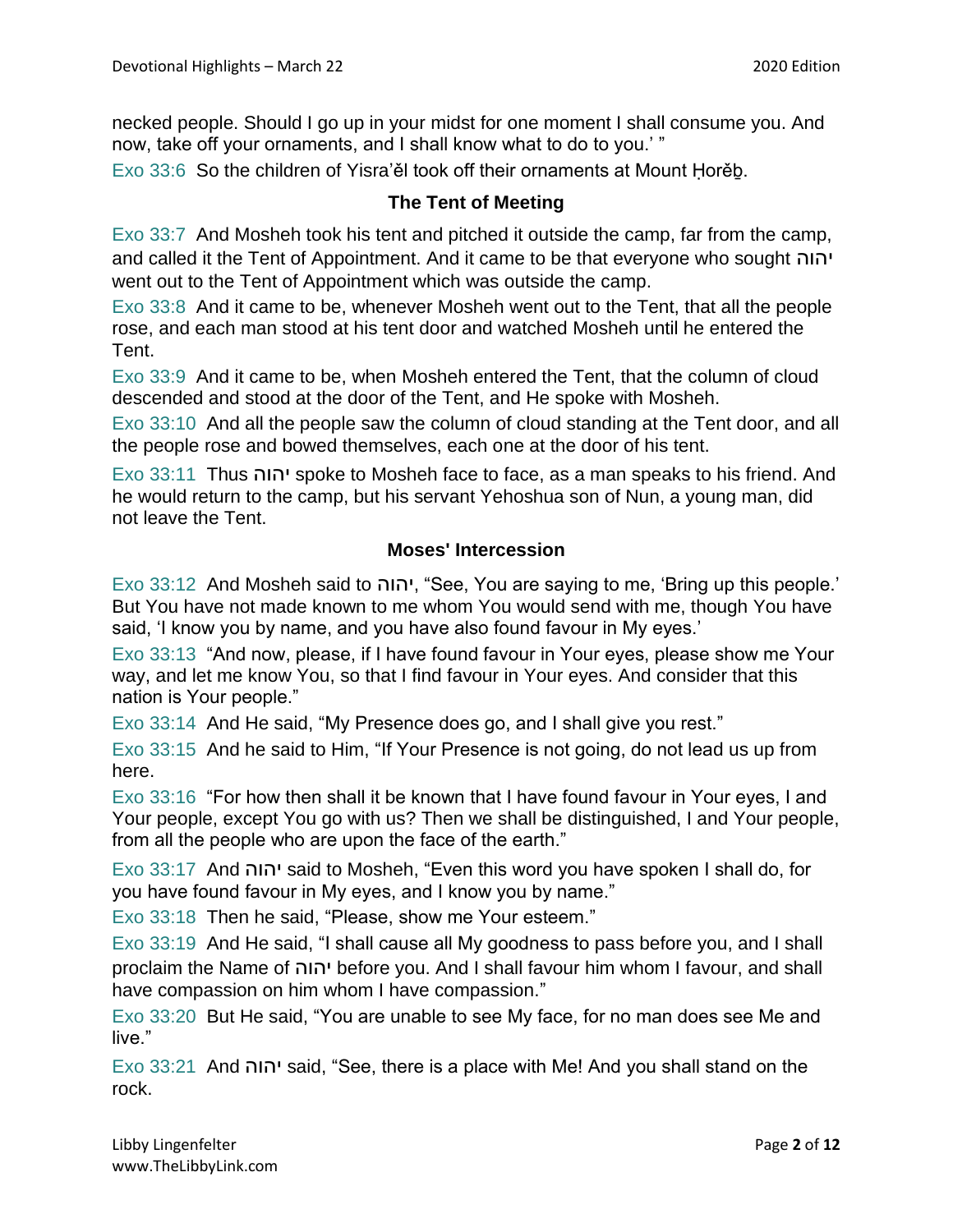Exo 33:22 "And it shall be, while My esteem passes by, that I shall put you in the cleft of the rock and cover you with My hand while I pass by.

Exo 33:23 "Then I shall take away My hand and you shall see My back, but My face shall not be seen."

We see Moses pitch his tent outside of the camp away from the people. He calls it the Tent of Appointment. This is very significant! There were only two individuals not present at the sin of the golden calf; Moses and Joshua. It is only these two individuals allowed into the Tent of Appointment.

When Moses went to the Tent of Appointment, YHWH would descend in a pillar of cloud and speak to Moses face to face as a man would speak to a friend. Moses would then return to the camp, but Joshua never left the Tent of Appointment.

Moses and Joshua were still set-apart to YHWH under the Melchizedek Priesthood. For this reason, they could enter the Tent of Appointment. It will NOT be until Aaron and his sons are formally consecrated and ordained by YHWH through Moses in Leviticus 8 and 9; that they would be able to enter the Tent of Appointment and not die. Leviticus 9:6 says their consecration was necessary for the esteem [glory] of YHWH to appear to Aaron and then to the people in Leviticus 9:23.

So, what is this all about? We are seeing the implementation of the Aaronic Levitical Priesthood. Moses was key in order to consecrate and ordain Aaron and his sons according to YHWH's instructions for their set-apart tasks. The Melchizedek Priesthood would run parallel to the Aaronic Priesthood but in a denigrated position UNTIL Yahusha would come.

Lev 8:1 And יהוה spoke to Mosheh, saying,

Lev 8:2 "Take Aharon and his sons with him, and the garments, and the anointing oil, and the bull of the sin offering, and the two rams, and the basket of unleavened bread, Lev 8:3 and assemble all the congregation at the door of the Tent of Appointment."

Lev 9:6 And Mosheh said, "This is the word which יהוה commanded you to do, so that the esteem of יהוה appears to you."

------------------- Lev 9:22 Aharon then lifted up his hand toward the people and blessed them, and came down from making the sin offering, and the ascending offering, and the peace offerings.

Lev 9:23 And **Mosheh and Aharon went into the Tent of Appointment**, and came out and blessed the people. And the esteem of יהוה appeared to all the people,

Lev 9:24 and fire came out from before יהוה and consumed the ascending offering and the fat on the slaughter-place. And all the people saw and cried aloud and fell on their faces.

-----------------------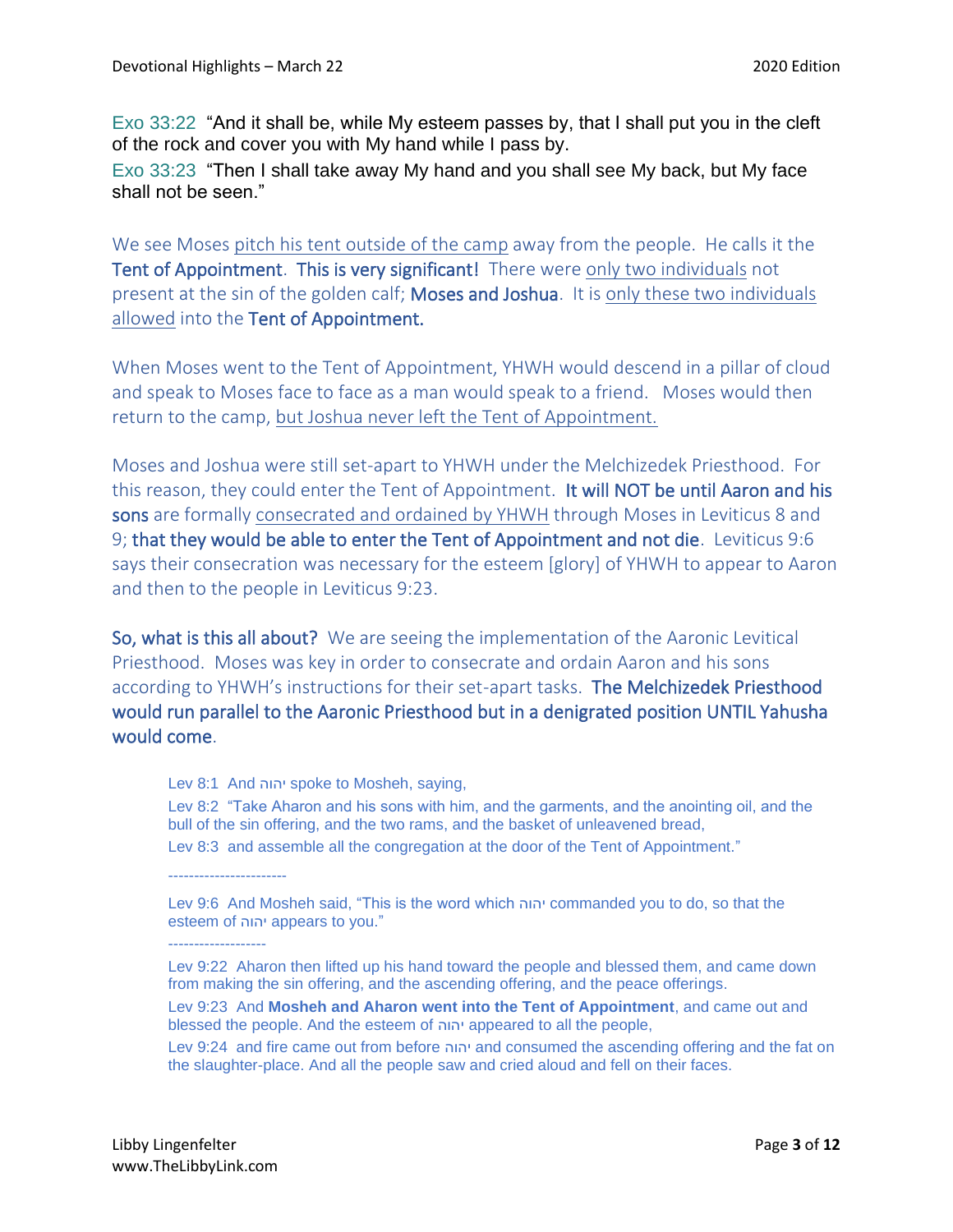Moses intercession for YHWH's Presence to go with them into the promise land is granted. Moses had found favor in the eyes of YHWH. Moses is instructed to stand on the rock and was granted to SEE His esteem; to SEE His glory. Not cloaked in a pillar of cloud, but for a moment to see His esteem pass by the cleft of the rock.

**Psalm 27**:**[5](https://biblehub.com/psalms/27-5.htm)** For in the day of evil He hides me in His booth; In the covering of His Tent He hides me; On a rock He raises me up. **[6](https://biblehub.com/psalms/27-6.htm)** And now my head is lifted up above my enemies all around me; And I offer in His Tent with shouts of joy; I sing, yea, I sing praises to יהוה.

## **Proverbs 9**

Wisdom and knowledge continues to be taught. Warnings are given to depart from the simple ones entrenched in folly. Wisdom leads to life and folly leads to She'ol.

### **The Way of Wisdom**

**Pro 9:1** Wisdom has built her house, She has hewn out its seven columns,

Pro 9:2 She has slaughtered her meat, She has mixed her wine, She has also prepared her table.

Pro 9:3 She has sent out her young women, She cries out from the highest places of the city:

Pro 9:4 "Who is simple? Let him turn in here!" As for him who lacks heart, she says to him,

Pro 9:5 "Come, eat of my bread and drink of the wine I have mixed."

Pro 9:6 Leave the simple ones and live, And walk in the way of understanding.

Pro 9:7 He who reproves a scoffer gets shame for himself, And he who rebukes a wrong one gets himself a blemish.

Pro 9:8 Do not reprove a scoffer, lest he hate you; Reprove a wise one, and he loves you.

Pro 9:9 Give *instruction* to a wise one, and he is wiser still; Teach a righteous one, and he increases in learning.

Pro 9:10 The fear of יהוה is the beginning of wisdom, And the knowledge of the Setapart One is understanding.<sup>a</sup> Footnote: <sup>a</sup>See Pro 1:7.

Pro 9:11 **For by me your days become many, And years of life are added to you**.

Pro 9:12 If you have become wise, You have become wise for yourself, And if you have scoffed, You alone bear it.

## **The Way of Folly**

Pro 9:13 A foolish woman is loud, Simple, and without knowledge.

Pro 9:14 For she has seated herself At the door of her house, On a seat by the highest places of the city,

Pro 9:15 To call to those who pass by, Who go straight on their way:

Pro 9:16 "Who is simple? Let him turn in here." And as for him who lacks heart, she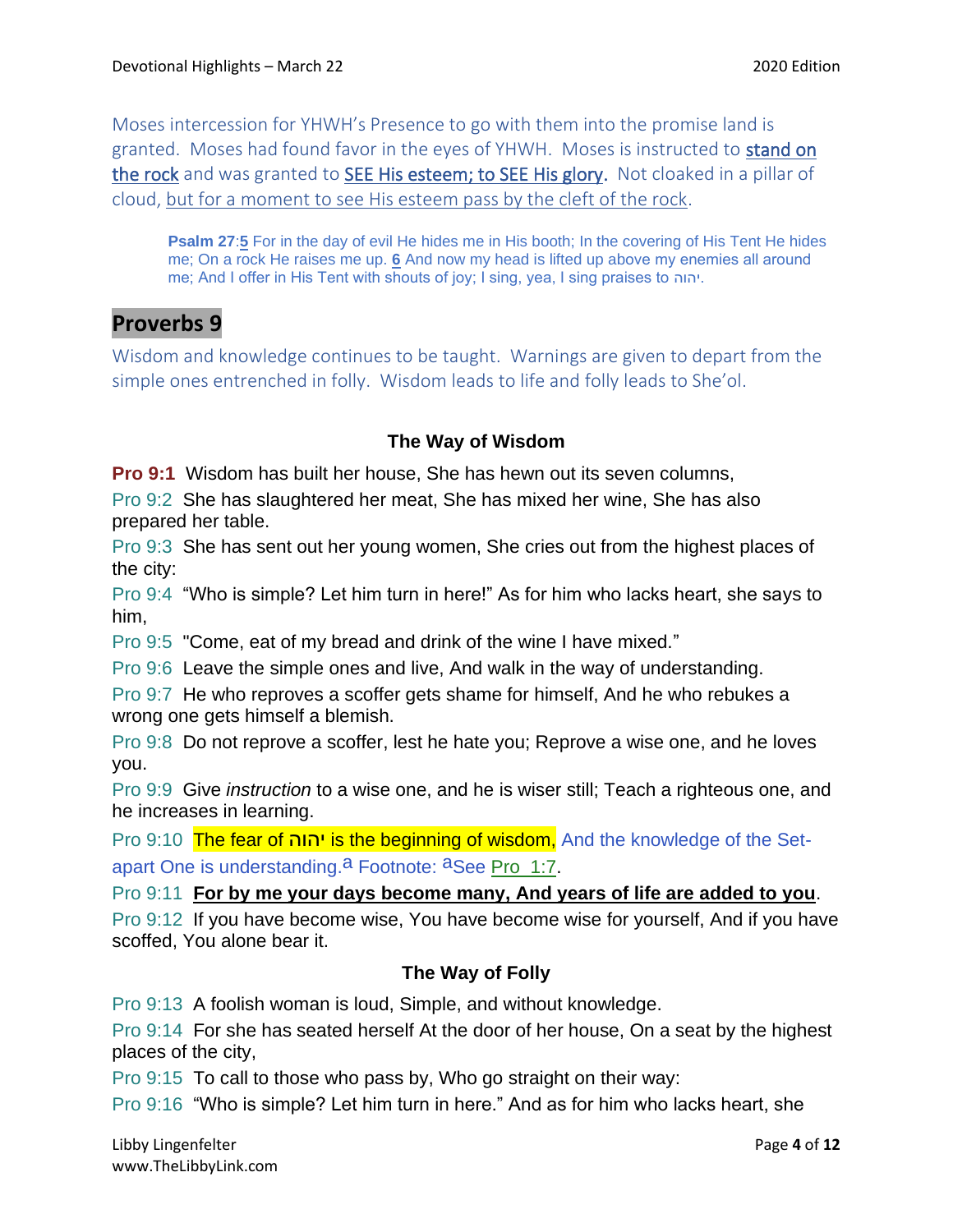#### says to him,

Pro 9:17 "Stolen waters are sweet, And bread *eaten* in secret is pleasant."

#### Pro 9:18 **But he does not know that the dead are there, Her guests are in the depths of She'ol.**

## **John 12**

#### **Mary Anoints Jesus at Bethany**

**Joh 12:1** Accordingly יהושע, six days before the Pěsaḥ, came to Běyth Anyah, where El'azar was, who had died, whom He raised from the dead.

Joh 12:2 So they made Him a supper there, and Martha served, while El'azar was one of those who sat at the table with Him.

Joh 12:3 Then Miryam took a pound of costly perfume of nard, anointed the feet of יהושע, and wiped His feet with her hair. And the house was filled with the fragrance of the perfume.

Joh 12:4 Then one of His taught ones, Yehuḏah from Qerioth, *son* of Shim'on, who was about to deliver Him up, said,

Joh 12:5 "Why was this perfume not sold for three hundred denarii and given to the poor?"

Joh 12:6 And he said this, not because he was concerned about the poor, but because he was a thief, and had the bag, and he used to take what was put in it.

Joh 12:7 יהושע then said, "Let her alone, she has kept this for the day of My burial.

Joh 12:8 "For the poor you have with you always, but Me you do not have always."

#### **The Plot to Kill Lazarus**

Joh 12:9 Then a great crowd of the Yehuḏim learned that He was there. And they came, not on account of יהושע only, but also to see El'azar, whom He had raised from the dead.

Joh 12:10 And the chief priests resolved to kill El'azar as well,

Joh 12:11 because on account of him many of the Yehuḏim went away and believed in .יהושע

Yahusha arrives in Bethany six days before the Passover. Bethany was the same place where He had raised Lazarus from the dead. Martha served supper *fit does not state clearly as to* whose house they were at] and Lazarus was one of those who sat at the table with Him. Lazarus was the one who had died and was 'resurrected'. He served as a witness to everyone!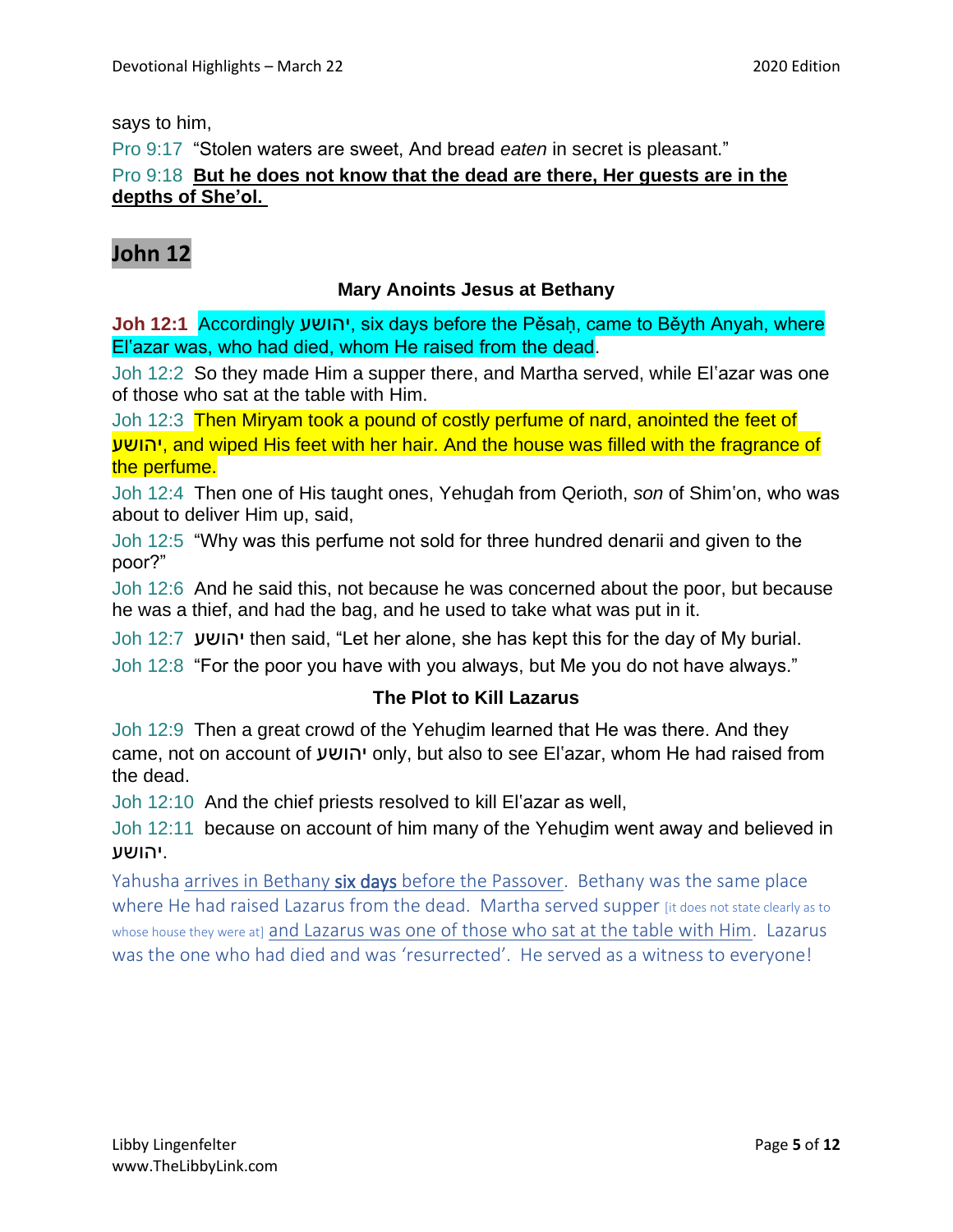Then Miryam takes a pound of costly perfume and anoints His feet and wipes them with her hair. Judas Iscariot, the thief over the treasury, objects in that the expensive perfume could have been sold and the funds given to the poor. Judas misses the point that the greater use of the perfume was done for Yahusha's burial anointing; the set-apart Lamb of Elohim.

A great crowd of Yehudim hear that Yahusha is at this house and come not only to seek Him; but also, Lazarus because they were angry that many Yehudim believed; due to the account of Lazarus being raised from the dead. Every day that Lazarus was seen, the resurrection miracle would be recalled by many.

**Adam Clarke's Commentary** shares there are conflicting viewpoints of the account of Yahusha being anointed with fragrant oil. The Gospel accounts vary and because of this, some view them as two different occurrences and/or some perceive the anointing being done by two different Mary's. Please note this for your further study. [John 12; Mark 14:3; Matt 26:7]

The triumphal entry takes place the next day, as we see Yahusha riding into Jerusalem on a donkey's colt fulfilling the many prophecies in Psalms 118 and Zechariah 9:9. The Pharisees are greatly troubled!

### **The Triumphal Entry**

Joh 12:12 On the next day a great crowd who had come to the festival, when they heard that יהושע was coming to Yerushalayim,

Joh 12:13 took the branches of palm trees and went out to meet Him, and were crying out, **"Hoshia-na!** Psa\_118:25 **Blessed is He who is coming in the Name of יהוה,**a Psa\_118:26 the Sovereign of Yisra'ěl!" Footnote: aSee Mat\_23:39 and Psa\_118:26.

Joh 12:14 And יהושע, having found a young donkey, sat on it, as it has been written:

Joh 12:15 **"Do not fear, daughter of Tsiyon, see, your Sovereign is coming, sitting**  on the colt of a donkey." Zec 9:9.

Joh 12:16 At first His taught ones did not understand this. But when יהושע was esteemed, then they remembered that this was written about Him and that they had done this to Him.

#### Joh 12:17 **Therefore the crowd, who were with Him when He called El'azar out of his tomb and raised him from the dead, were bearing witness.**

Joh 12:18 On account of this the crowd also met Him, because they heard that He had done this sign.

Joh 12:19 The Pharisees then said among themselves, "You see how you are getting nowhere at all. Look, the world has gone after Him!"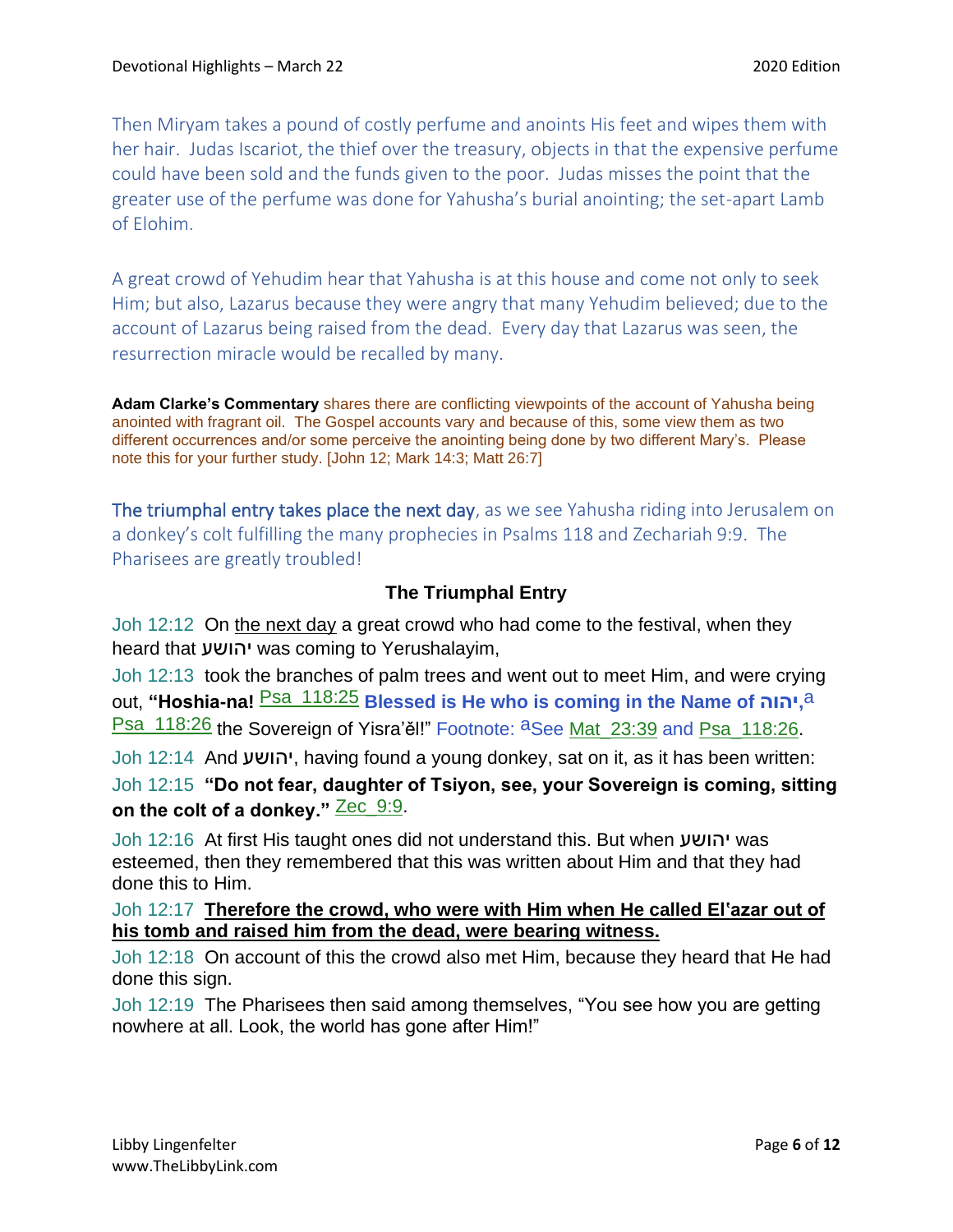There were many people gathering for the Passover in Jerusalem from all over the world. Greeks had come inquiring to see Yahusha. Yahusha shares:

#### **Some Greeks Seek Yahusha**

Joh 12:20 And there were certain Greeks among those coming up to worship at the festival.

Joh 12:21 These then came to Philip, who was from Běyth Tsaiḏa of Galil, and were asking him, saying, "Master, we wish to see יהושע."

Joh 12:22 Philip came and told Andri, and in turn Andri and Philip told יהושע.

Joh 12:23 And יהושע answered them, saying, "The hour has come for the Son of Aḏam to be esteemed.

Joh 12:24 "**Truly, truly, I say to you, unless a grain of wheat falls into the ground and dies, it remains alone. But if it dies, it bears much fruit.**

Joh 12:25 "He who loves his life shall lose it, and he who hates his life in this world shall preserve it for everlasting life.

Joh 12:26 "**If anyone serves Me, let him follow Me. And where I am, there My servant also shall be. If anyone serves Me, the Father shall value him.**

Nothing can separate us from Yahusha. We are the 'one new man' in Him with Yahusha being the head [Col. 1:18].

Rom 8:38 For I am persuaded that neither death nor life, nor messengers nor principalities nor powers, neither the present nor the future,

Rom 8:39 nor height nor depth, nor any other creature, shall be able to separate us from the love of Elohim which is in Messiah יהושע our Master.

Yahusha knew His hour had come and was troubled; yet, He knew 'this hour' was what He had come to fulfill. Next, a remarkable scene takes place that isn't often spoken of! In Exodus, we witness Moses SEEING YHWH's esteem; and we also read about what it took to consecrate Aaron and his sons to see YHWH's esteem.

Now, Yahusha communicates directly and openly to His Father stating "Father, esteem Your Name." and the people present also HEAR!

Joh 12:27 "Now I Myself am troubled, and what shall I say? 'Father, save Me from this hour'? But for this reason I came to this hour.

Joh 12:28 **"Father, esteem Your Name." Then a voice came from the heaven, "I have both esteemed it and shall esteem it again."**

Joh 12:29 So the crowd who stood by and heard it were saying there had been thunder. Others said, "A messenger has spoken to Him."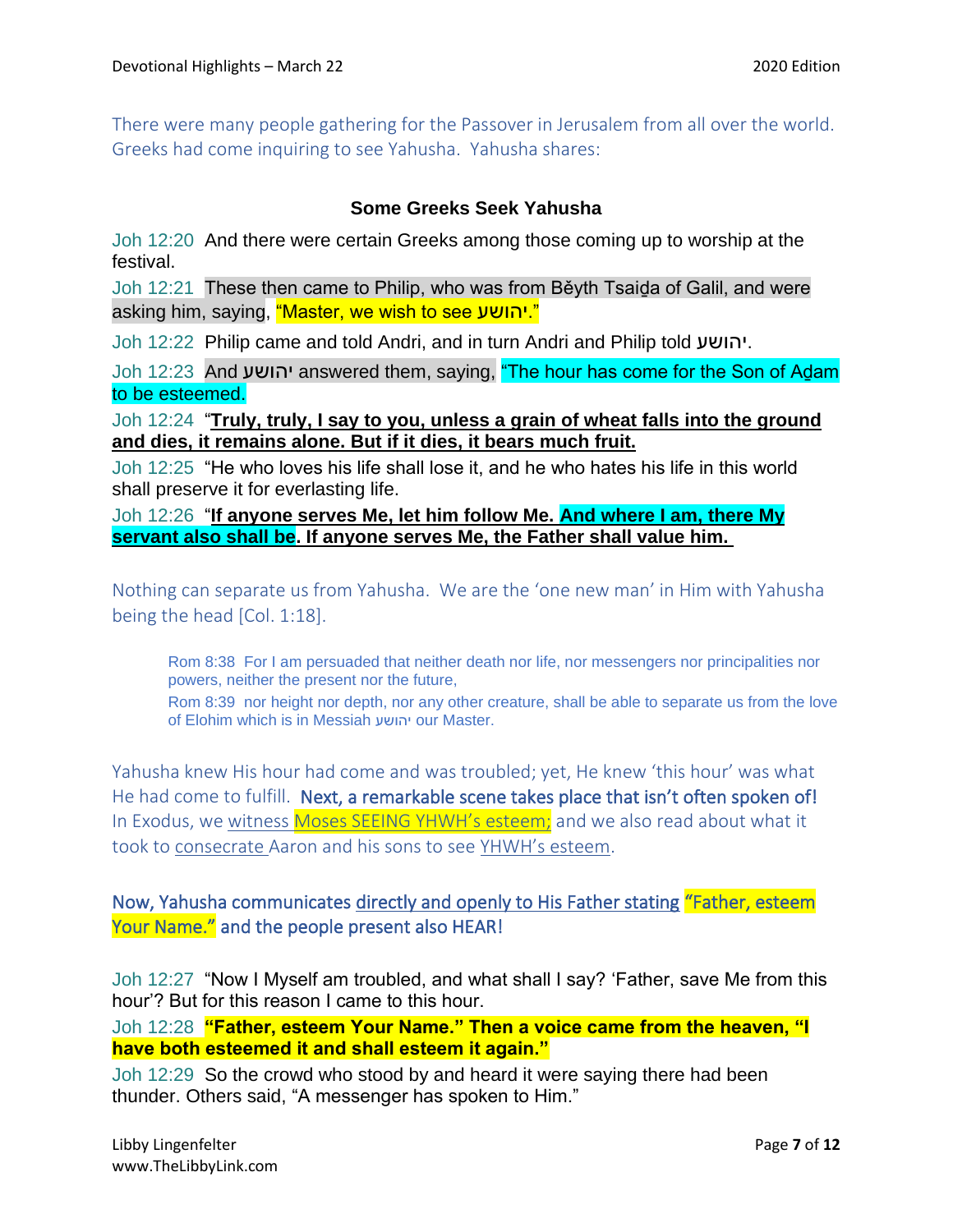#### **Joh 12:30** יהושע **answered and said, "This voice did not come because of Me, but for your sake.**

Yahusha states many of the prophecies that He had come to fulfill through giving his life, and states that the 'ruler of this world' would be cast out!

Joh 12:31 "Now is the judgment of this world, now the ruler of this world<sup>b</sup> shall be cast out. Footnote: <sup>b</sup>See Luk 4:6.

Many of the people lacked understanding and belief.

Joh 12:32 "And I, if I am lifted up from the earth, shall draw all *men* unto Myself."

Joh 12:33 This He said, signifying by what death He was about to die.

Joh 12:34 The crowd answered Him, "We have heard out of the Torah that the Messiah remains forever. And how do You say, 'The Son of Aḏam has to be lifted up'? Who is this Son of Aḏam?"

Joh 12:35 יהושע, therefore, said to them, "Yet a little while the light is with you. Walk while you have the light, lest darkness overtake you. And he who walks in darkness does not know where he is going.

#### **The Unbelief of the People**

Joh 12:36 "While you have the light, believe in the light, so that you become sons of light." These *words* יהושע spoke, and went off and was hidden from them.

Joh 12:37 But though He had done so many signs before them, they did not believe in Him,

Joh 12:38 that the word of Yeshayahu the prophet might be filled, which he spoke, **"יהוה, who has believed our report? And to whom has the arm of יהוה been**  revealed?" Sa 53:1.

Joh 12:39 Because of this they were unable to believe, because again Yeshayahu said:

Joh 12:40 **"He has blinded their eyes and hardened their heart, so that they should not see with their eyes and understand with their heart, and turn, and I**  should heal them."<sup>C</sup> Isa\_6:10. Footnote: CSee Mat 13:15.

Joh 12:41 Yeshayahu said this when he saw His esteem and spoke of Him.

Joh 12:42 Still, even among the rulers many did believe in Him, but because of the Pharisees they did not confess *Him*, lest they should be put out of the congregation, Joh 12:43 for they loved the praise of men more than the praise of Elohim.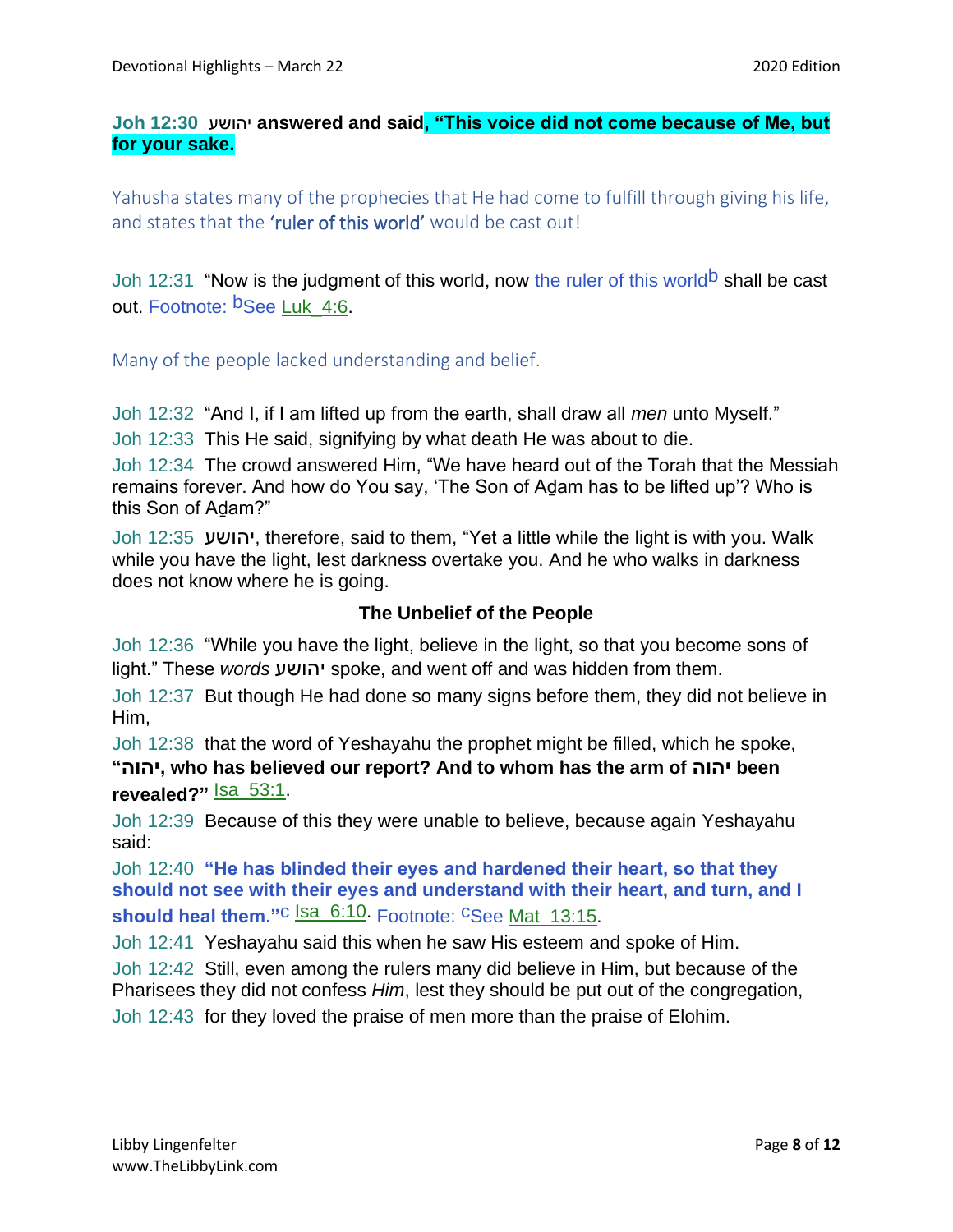Yahusha came to seek and to save that which was lost. He has shown us His esteem for those that have eyes to see; and ears to hear Him. He has shown us His glory! His signature is on all creation!

### **Yahusha Came to Save the World**

Joh 12:44 Then יהושע cried out and said, "He who believes in Me, believes not in Me but in Him who sent Me.

Joh 12:45 "And he who sees Me sees Him who sent Me.

Joh 12:46 "I have come as a light into the world, **so that no one who believes in Me should stay in darkness.**

Joh 12:47 "And if anyone hears My Words but does not watch over them, I do not judge him. For I did not come to judge the world but to save the world.

Joh 12:48 "He who rejects Me, and does not receive My Words, has one who judges him: the Word that I have spoken shall judge him in the last day.<sup>d</sup> Footnote: dSee also Joh\_3:18-19, Joh\_7:16.

Joh 12:49 "Because I spoke not from Myself, but the Father who sent Me has given Me a command,  $e$  what I should say and what I should speak. Footnote:  $e$ See Joh\_7:16.

Joh 12:50 "And I know that His command is everlasting life.<sup>f</sup> Therefore, whatever I speak, as the Father has said to Me, so I speak." Footnote: <sup>f</sup>See Mat 19:17 and Joh\_3:36.

## **Ephesians 2**

Paul brings to light the many blessings bestowed on the Ephesians, as well as on all believers. One must read through Ephesians 2 and rejoice with EACH verse. It is so powerful!!!

Through Yahusha, we too are resurrected to life. We were spiritually dead and now are alive in Messiah! Daily we are being sanctified, built up, and set-apart for Him. One day our bodies will be physically resurrected to glorification in Him. We recall in Ephesians 1 that we have been ordained to adoption as sons through Messiah.

Through Messiah laying down His life and taking it back up again; He has torn down the partition of separation, and has become the Door, whereas believers from every tongue, tribe, people, and nation can enter. Rev 4:1 After this I looked and saw a door **having been opened** in the heaven.

Eph 1:5 having previously ordained us **to adoption as sons through** יהושע **Messiah to**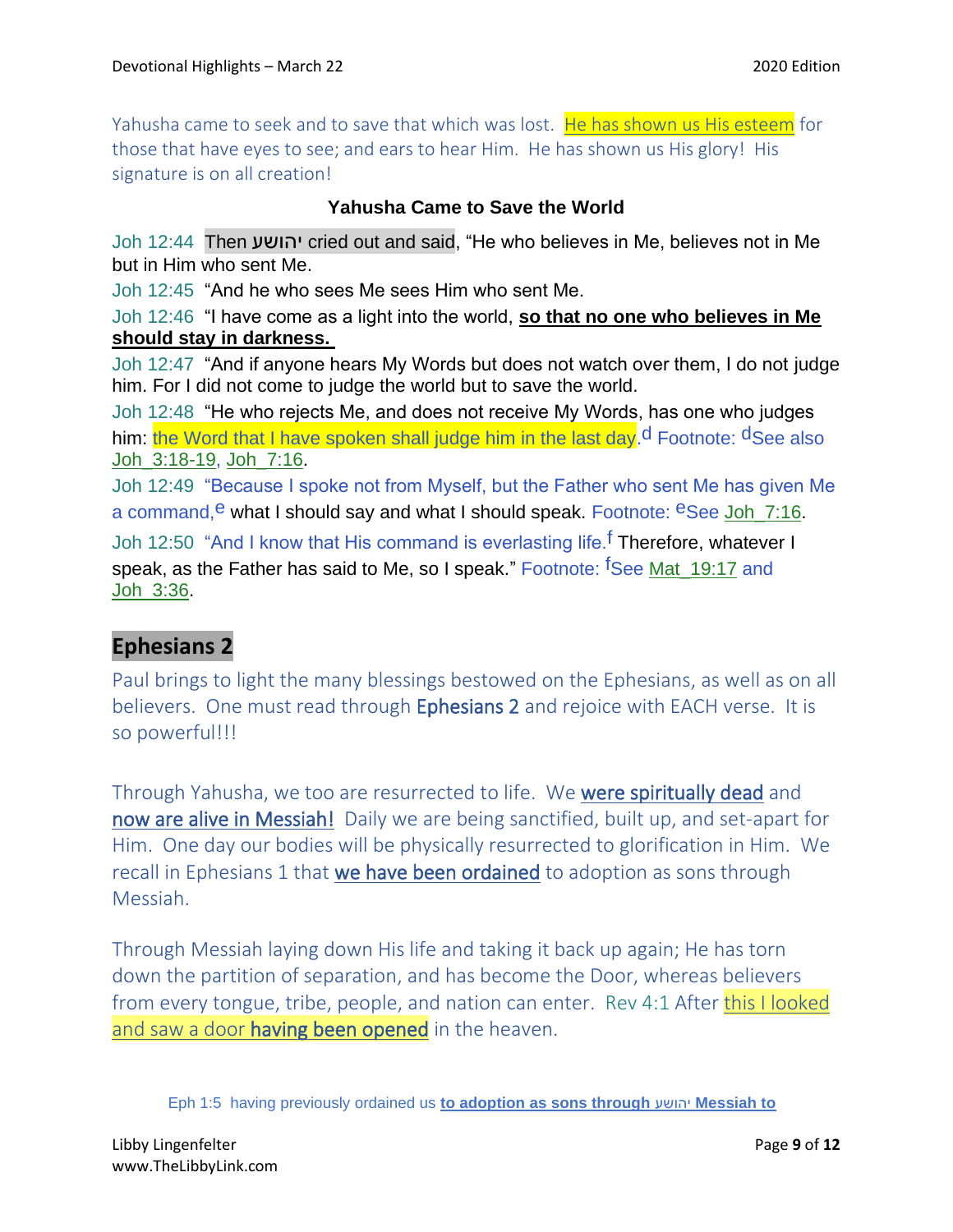**Himself**, according to the good pleasure of His desire, Eph 1:6 **to the praise of the esteem of His favour** with which He favored us in the Beloved,

**Eph 2:1** And you were dead in trespasses and sins, <sup>a</sup> Footnote: <sup>a</sup>See also Eph 2:5, as well as Mat\_8:22, Rom\_8:6, Col\_2:13, 1Ti\_5:6, 1Jn\_3:14, Rev\_3:1.

Eph 2:2 **in which you once walked according to the course of this world**, according to the **ruler of the authority of the air, of the spirit that is now working in the sons of disobedience**,<sup>b</sup> Footnote: <sup>b</sup> Eph 5:6, Col 3:6.

Eph 2:3 among whom also **we all once lived in the lusts of our flesh**, doing the desires of the flesh and of the mind, and were by nature children of wrath, as also the rest.

We have all lived by worldly standards and have sinned. **Rom 3:23** for all have sinned and fall short of the esteem of Elohim,

Eph 2:4 But Elohim, who is rich in compassion, because of His great love with which He loved us,

Eph 2:5 **even when we were dead in trespasses, made us alive together with Messiah** – by favour you have been saved –

Eph 2:6 **and raised us up together, and made us sit together in the heavenlies in Messiah ,**יהושע

Eph 2:7 in order to show in the coming ages the exceeding riches of His favour in kindness toward us in Messiah יהושע.

## By FAITH!

Eph 2:8 For by favour you have been saved, **through belief**, and that not of yourselves, it is the gift of Elohim,

Eph  $2:9$  it is not by works, so that no one should boast.

Eph 2:10 For we are His workmanship, created in Messiah יהושע unto good works, which Elohim prepared beforehand that we should walk in them.

He is bringing us together as the 'one new man' in Him! We were 'once nations' led away by all kinds of cultural idols. We were all essentially born into slavery. But now, for those that receive Yahusha; we have been redeemed and set-apart!

Eph 2:11 Therefore remember that you, once nations<sup>c</sup> in the flesh, who are called 'the uncircumcision' by what is called 'the circumcision' made in the flesh by hands, Footnote: CSee 1Co\_12:2.

Eph 2:12 that **at that time you were without Messiah, excluded from the citizenship of Yisra'ěl** and strangers from the covenants of promise, having no expectation and without Elohim in the world.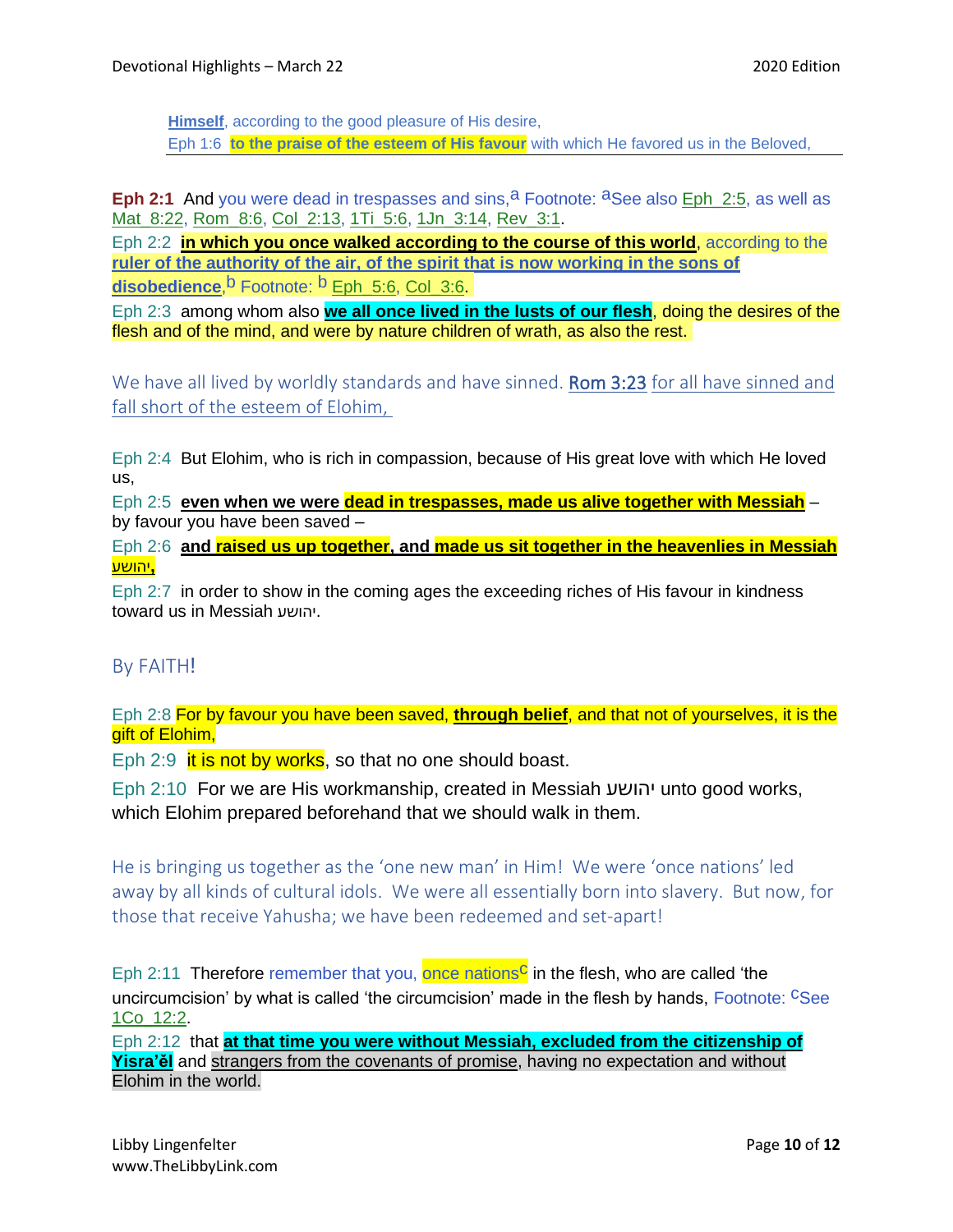1Co 12:2 You know that you were nations,  $a$  led away to the dumb idols, even as you might be led. Footnote: <sup>a</sup>See also Eph\_2:11, Eph\_4:17, 1Pe\_4:3, 1Th\_4:5.

By the blood of Messiah our garments are washed and made white.

Eph 2:13 But now in Messiah יהושע you who once were far off have been brought near **by the blood of the Messiah.**

Rev 7:14 And I said to him, "Master, you know." And he said to me, "These are those coming out of the great distress, having washed their robes and made them white in the blood of the Lamb.

Yahusha broke down the barrier partition, abolishing it in His flesh.

Eph 2:14 For He is our peace, who has made both one, and having broken down the partition of the barrier,

Eph 2:15 **having abolished in His flesh the enmityd** – the torah of the commands in dogma – so as to create in Himself one renewed [new] man from the two, thus making peace, Footnote: dAlso see Col\_2:14, Col\_2:20, Act\_11:1-3.

ESV: **Eph 2:15** by abolishing the law of commandments expressed in ordinances, that he might create in himself one new man in place of the two, so making peace,

Eph 2:16 and to completely restore to favour both of them unto Elohim in one body through the stake, having destroyed the enmity by it.

Eph 2:17 And having come, He **brought as Good News peace to you who were far off, and peace to those near.** Isa\_57:19.

Eph 2:18 Because through Him we both have access to the Father by one Spirit.

Through Him, is extremely important! He is the Door! No one can come to the Father except THROUGH the Son, the Door!

Eph 2:19 So then you are **no longer strangers and foreigners, but fellow citizens of the set-apart ones** and members of the household of Elohim,<sup>e</sup> Footnote: <sup>e</sup>See Rom\_11:17-24, Isa\_14:1.

Eph 2:20 having been built upon the foundation of the emissaries and prophets, יהושע **Messiah Himself being chief corner-stone,**

Eph 2:21 in whom all the building, being joined together, grows into a set-apart Dwelling Place ,יהוה in

Eph 2:22 in whom you also **are being built together into a dwelling of Elohim in the Spirit**.